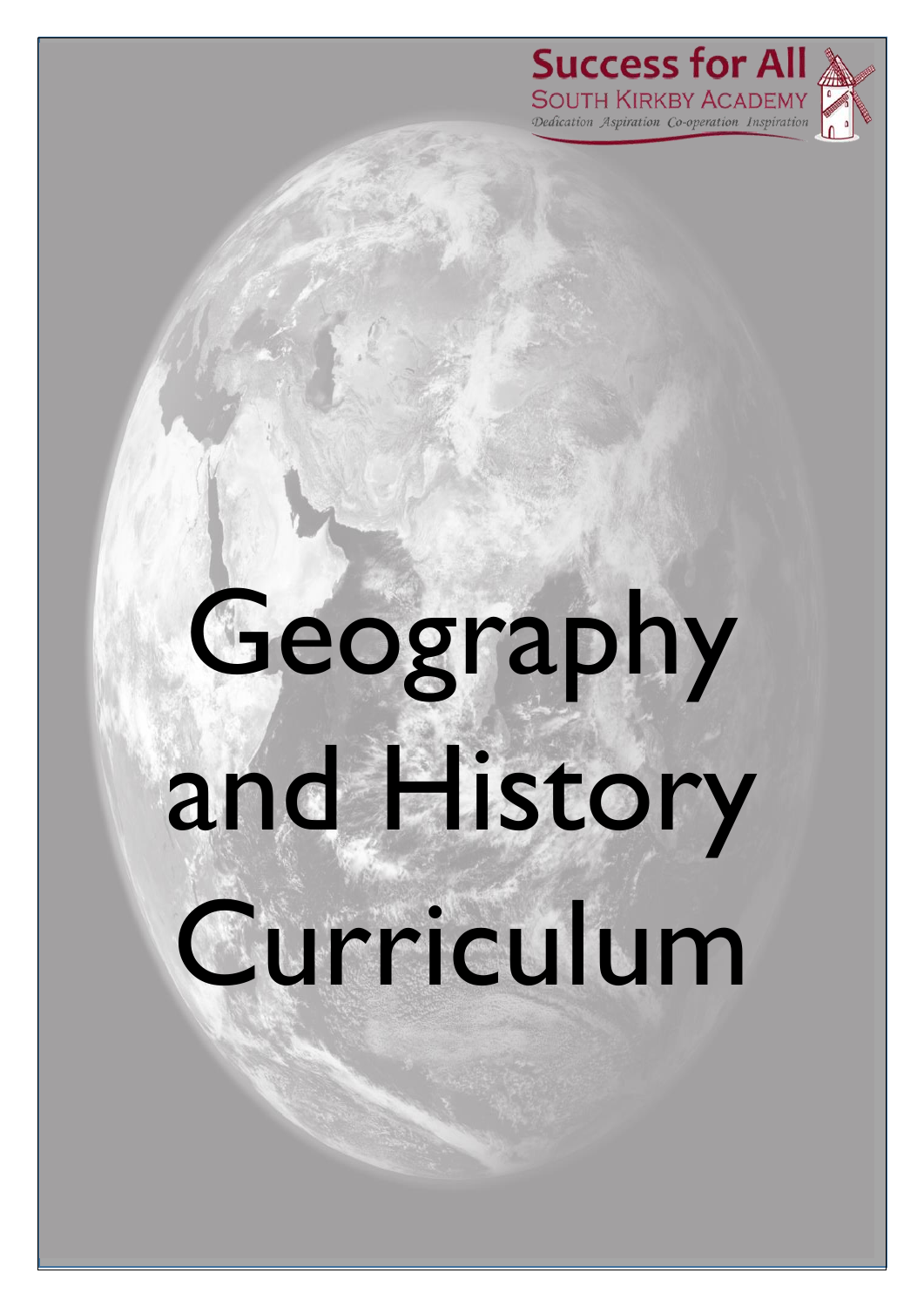## Humanities Overview

| ਹ      | <b>Autumn</b>            |                              | <b>Spring</b>                       |                               | <b>Summer</b>                   |                      |
|--------|--------------------------|------------------------------|-------------------------------------|-------------------------------|---------------------------------|----------------------|
|        | <b>History</b>           | Geography                    | <b>History</b>                      | <b>Geography</b>              | <b>History</b>                  | <b>Geography</b>     |
| Year 3 | <b>The Stone</b><br>Age  | <b>The World</b>             | The Iron and<br><b>Bronze Age</b>   | <b>Climate and</b><br>Weather | <b>Local History</b>            | <b>Coastal Study</b> |
|        |                          |                              |                                     |                               |                                 |                      |
| Year 4 | <b>Ancient</b>           | <b>Rivers</b>                | <b>Ancient</b>                      | Modern                        | Roman                           | <b>UK</b>            |
|        | <b>Egypt</b>             |                              | Greece                              | <b>Greece</b>                 | <b>Britain</b>                  | <b>Settlements</b>   |
|        |                          |                              | <b>Titima</b>                       |                               |                                 |                      |
| Year 5 | <b>Anglo Saxons</b>      | <b>Coasts</b>                | <b>Rome</b>                         | <b>Volcanoes</b>              | Victorian<br><b>Britain</b>     | Our local area       |
|        |                          |                              |                                     |                               |                                 |                      |
| Year 6 | <b>The World</b><br>Wars | <b>European</b><br>Geography | <b>Mayan</b><br><b>Civilization</b> | <b>Amazon</b><br>Rainforest   | <b>Ancient</b><br><b>Greece</b> | <b>Settlements</b>   |
|        |                          |                              |                                     |                               | <b>Thima</b>                    |                      |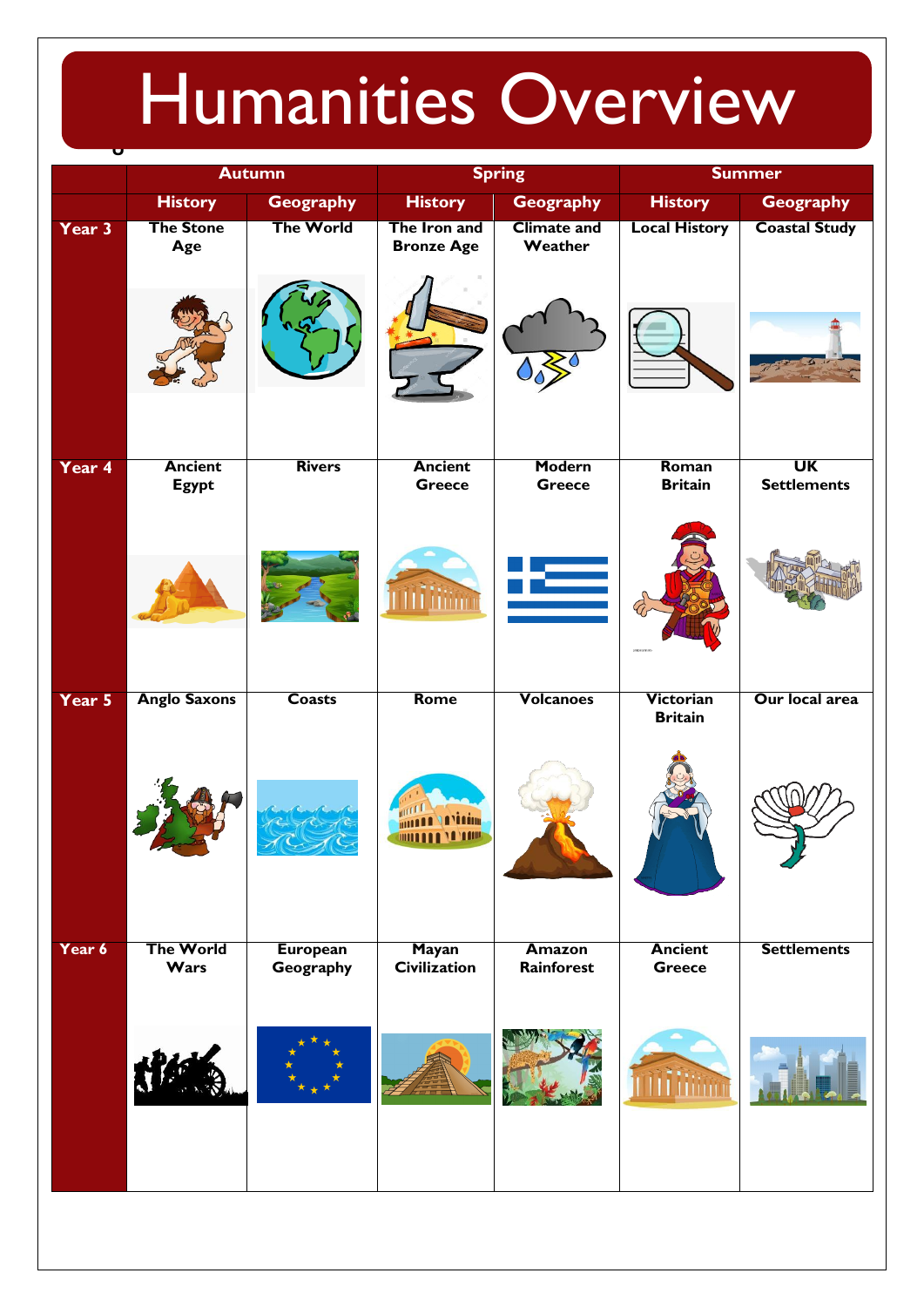| <b>Year 3</b>                      |                                                                                                                                                                                                                                                                                                                                                 |                                                                                                                                                                                                                                                                                                     |                                                                                                                                                                                                                                                                                                                            |  |  |
|------------------------------------|-------------------------------------------------------------------------------------------------------------------------------------------------------------------------------------------------------------------------------------------------------------------------------------------------------------------------------------------------|-----------------------------------------------------------------------------------------------------------------------------------------------------------------------------------------------------------------------------------------------------------------------------------------------------|----------------------------------------------------------------------------------------------------------------------------------------------------------------------------------------------------------------------------------------------------------------------------------------------------------------------------|--|--|
|                                    | <b>Autumn</b>                                                                                                                                                                                                                                                                                                                                   | <b>Spring</b>                                                                                                                                                                                                                                                                                       | <b>Summer</b>                                                                                                                                                                                                                                                                                                              |  |  |
| <b>Overview</b>                    | The World                                                                                                                                                                                                                                                                                                                                       | <b>Climate and Weather</b>                                                                                                                                                                                                                                                                          | <b>Coastal Study</b>                                                                                                                                                                                                                                                                                                       |  |  |
| <b>Suggested</b><br><b>Content</b> | <b>Explain the relationship</b><br>between globes and maps<br>understand the significance<br>of longitude and latitude<br>correctly use most of the key<br>vocabulary<br><b>Geographical regions;</b><br>locational knowledge<br>through identifying the<br>position and significance of<br>for example latitude,<br>longitude, the Equator etc | Research weather data<br>from around the world.<br>Plot biomes on world maps.<br><b>Understand how the</b><br>climate dictates the biome<br>Describe and give examples<br>of the variety of biomes.<br>Make links to science and<br>habitats to understand<br>animals adaptions to<br><b>biomes</b> | Describe several coastal<br>environments in the UK and<br>in other continents.<br><b>Explain how coasts change</b><br>including the process of cave<br>to stump.<br>Locate some major ports on<br>maps<br>Identify the oceans and major<br>seas on a world map.<br>Look at human uses of the<br>seaside including tourism. |  |  |
| <b>Key Vocab</b>                   | Maps, globes, Tropics of<br><b>Cancer, Tropics of</b><br>Capricorn, equator, latitude,<br>longitude, Earth's rotation,<br>axis, clockwise, anti-<br>clockwise, Greenwich / Prime<br><b>Meridian</b>                                                                                                                                             | Deserts, forest, grasslands,<br>tundra environments.<br>Climate soil, organisms,<br>flora and fauna, polar,<br>weather, climate, biomes,<br>vegetation belts.                                                                                                                                       | Coastai, change, region,<br>human, physical. Settlement,<br>economic, trade, distribution,<br>energy, food, minerals,<br>erosion, deposition                                                                                                                                                                               |  |  |
| <b>Geographical skills</b>         |                                                                                                                                                                                                                                                                                                                                                 |                                                                                                                                                                                                                                                                                                     |                                                                                                                                                                                                                                                                                                                            |  |  |
| <b>Key</b><br>questions            | How can we describe where<br>places are on the Earth's<br>surface?<br>What are the Tropics of<br><b>Cancer and Capricorn?</b>                                                                                                                                                                                                                   | What are weather, climate<br>and biomes?<br>Which climate zone and<br>biome do we live in?                                                                                                                                                                                                          | What other features and<br>activities can be seen around<br>UK coasts?<br>Which sort of seaside would<br>you choose?                                                                                                                                                                                                       |  |  |
| <b>Skills and</b><br>fieldwork     | Locate the names and<br>counties and cities of the<br>U.K. Use maps, atlases and<br>globes.                                                                                                                                                                                                                                                     | <b>Make predictions on</b><br>climate based on places<br>location in the world -<br>proximity to equator etc.                                                                                                                                                                                       | Identify and explain some<br>advantages and disadvantages<br>of living by the coast.                                                                                                                                                                                                                                       |  |  |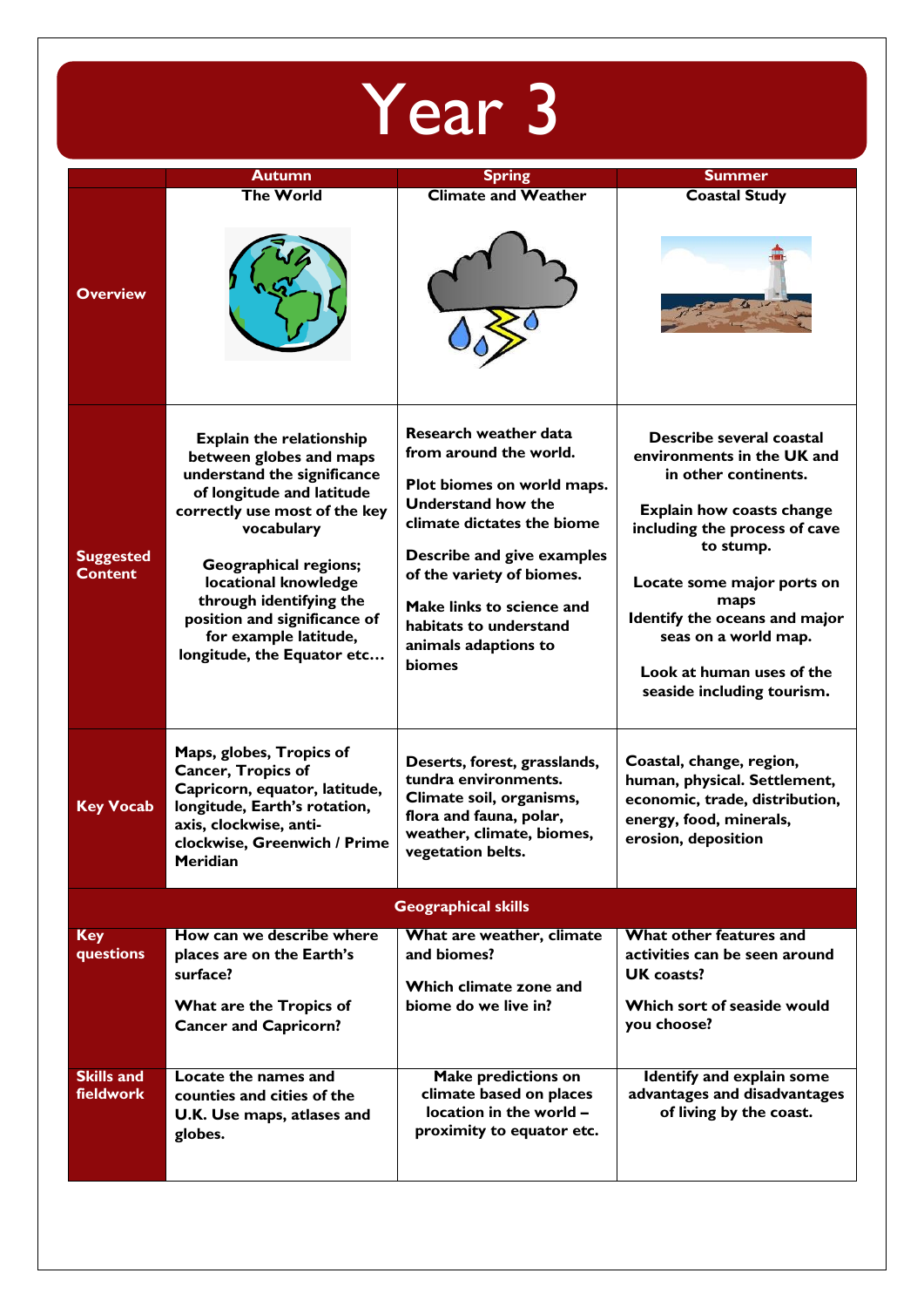|                                    | <b>Autumn</b>                                                                                                                                                                                                                                                                                                                                               | <b>Spring</b>                                                                                                                                                                                                                                                                                                                                                                                                                                 | <b>Summer</b>                                                                                                                                                                                                                                                                                                                                                                                    |
|------------------------------------|-------------------------------------------------------------------------------------------------------------------------------------------------------------------------------------------------------------------------------------------------------------------------------------------------------------------------------------------------------------|-----------------------------------------------------------------------------------------------------------------------------------------------------------------------------------------------------------------------------------------------------------------------------------------------------------------------------------------------------------------------------------------------------------------------------------------------|--------------------------------------------------------------------------------------------------------------------------------------------------------------------------------------------------------------------------------------------------------------------------------------------------------------------------------------------------------------------------------------------------|
|                                    | <b>Rivers</b>                                                                                                                                                                                                                                                                                                                                               | <b>Modern Greece</b>                                                                                                                                                                                                                                                                                                                                                                                                                          | <b>UK Settlements</b>                                                                                                                                                                                                                                                                                                                                                                            |
| <b>Overview</b>                    |                                                                                                                                                                                                                                                                                                                                                             |                                                                                                                                                                                                                                                                                                                                                                                                                                               |                                                                                                                                                                                                                                                                                                                                                                                                  |
| <b>Suggested</b><br><b>Content</b> | Learn about famous rivers<br>around the world.<br>A detailed study of The Nile<br>(link to Ancient Egypt)<br>Understand why the Nile was<br>Vital to the Ancient Egyptians<br>and why it remains so<br>important to Modern Egypt.<br>Understand the journey of a<br>river from source to mouth.<br>Learn about the water cycle<br>including key vocabulary. | Interpret a range of maps<br>and aerial views of Athens,<br>Greece and the<br>Mediterranean region and<br>apply this information to<br>their understanding of it.<br>Understand topical issues in<br>this region and consider the<br>reliability of sources.<br>Learn about ways in which<br>the location and distinctive<br>features of Greece region<br>compare with other places<br>studies.<br><b>Understand how modern</b><br>day Greece | Name and locate cities of the<br>United Kingdom, geographical<br>regions and their identifying<br>human and physical<br>characteristics.<br>Compare and contract land<br>uses in different settlements<br><b>Study of Roman settlements</b><br>(link to history)<br>Study and visit to York to look<br>at land uses through time.<br>OS map work on Roman<br>settlements and transport<br>links. |
| <b>Key</b><br><b>Vocab</b>         |                                                                                                                                                                                                                                                                                                                                                             | Tourism, coastline, culture,<br>human features, physical<br>features                                                                                                                                                                                                                                                                                                                                                                          | Settlement, function, site, land<br>use, accessibility, market,<br>pattern, settlement pattern                                                                                                                                                                                                                                                                                                   |
| <b>Geographical skills</b>         |                                                                                                                                                                                                                                                                                                                                                             |                                                                                                                                                                                                                                                                                                                                                                                                                                               |                                                                                                                                                                                                                                                                                                                                                                                                  |
| <b>Key</b><br><b>Questions</b>     | Why was the Nile important<br>to Ancient Egyptians?<br>Why don't we run out of<br>water?<br>Where do rivers flow to?                                                                                                                                                                                                                                        | Why is tourism important<br>for the region?<br>What part does the climate<br>play in the land use in<br>Greece?<br>How does the<br>Mediterranean Sea influence<br>Greece?                                                                                                                                                                                                                                                                     | What are the important<br>features of a settlement site?<br>Why was York a key<br><b>Settlement in Roman Britain?</b><br>Can you identify transport<br>links on a map?<br>How has the settlement<br>changed over time?                                                                                                                                                                           |
| <b>Skills and</b><br>fieldwork     | Describe and understand key<br>aspects of physical geography,<br>Inc., rivers and the water<br>cycle.                                                                                                                                                                                                                                                       | Understand, use and apply<br>appropriate geographical<br>vocabulary to describe the<br>location and distinctive<br>features of modern Greece                                                                                                                                                                                                                                                                                                  | Use fieldwork to observe,<br>measure and record the<br>human and physical features in<br>the local area using a range of<br>methods, sketch maps, plans<br>and graphs and digital<br>technology.                                                                                                                                                                                                 |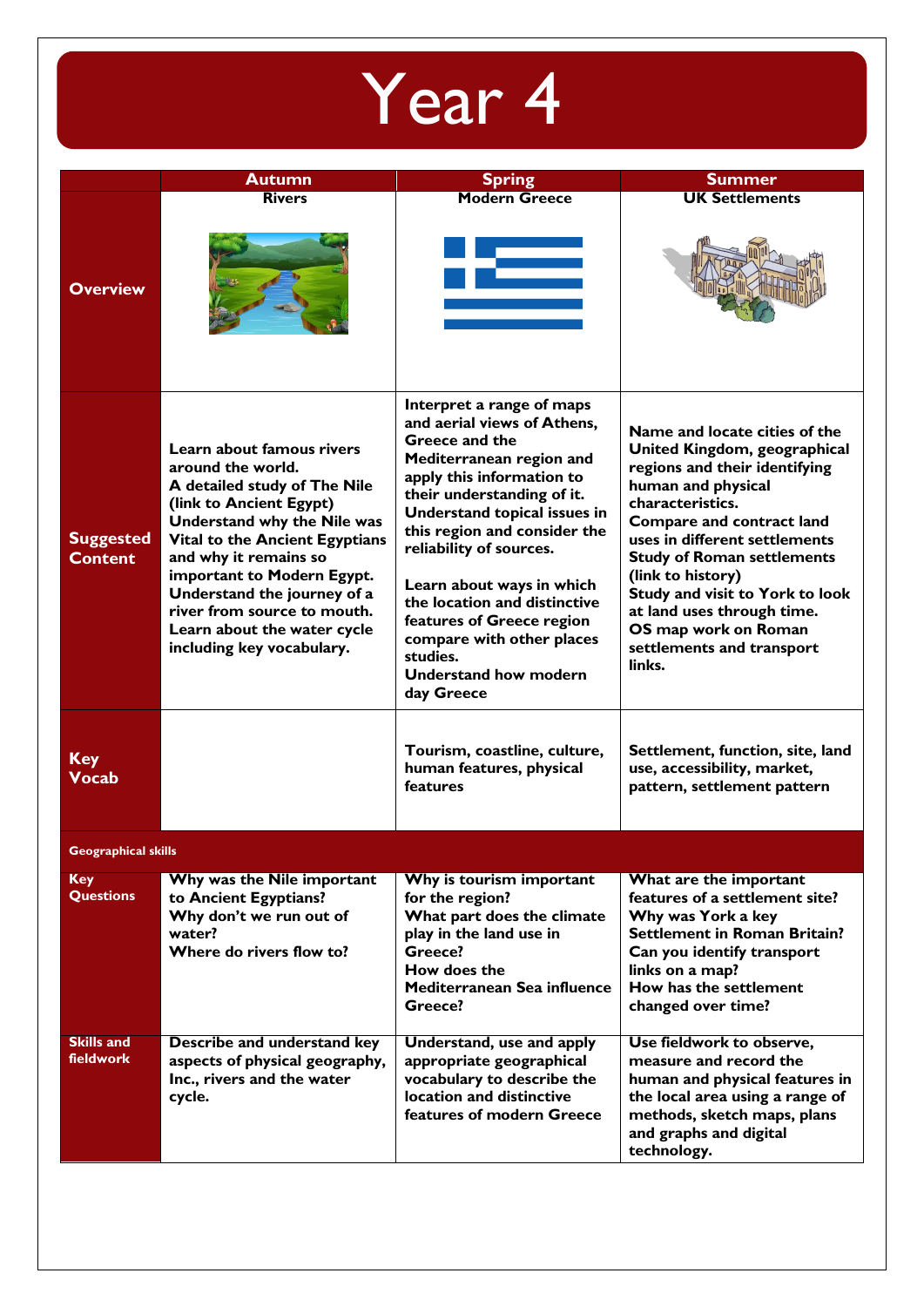

|                                    | <b>Autumn</b>                                                                                                                                                                                                                                                                                                                           | <b>Spring</b>                                                                                                                                                                                                                                                                                                                                                      | <b>Summer</b>                                                                                                                                                                                                                                                                                                                                                                                        |  |  |  |
|------------------------------------|-----------------------------------------------------------------------------------------------------------------------------------------------------------------------------------------------------------------------------------------------------------------------------------------------------------------------------------------|--------------------------------------------------------------------------------------------------------------------------------------------------------------------------------------------------------------------------------------------------------------------------------------------------------------------------------------------------------------------|------------------------------------------------------------------------------------------------------------------------------------------------------------------------------------------------------------------------------------------------------------------------------------------------------------------------------------------------------------------------------------------------------|--|--|--|
|                                    | Coasts                                                                                                                                                                                                                                                                                                                                  | <b>Volcanoes</b>                                                                                                                                                                                                                                                                                                                                                   | Our local area                                                                                                                                                                                                                                                                                                                                                                                       |  |  |  |
| <b>Overview</b>                    |                                                                                                                                                                                                                                                                                                                                         |                                                                                                                                                                                                                                                                                                                                                                    |                                                                                                                                                                                                                                                                                                                                                                                                      |  |  |  |
| <b>Suggested</b><br><b>Content</b> | Learn about key<br>topographical or physical<br>features of coasts to<br>understand how some of<br>these aspects developed, are<br>hanging now and have<br>changed over time including<br>caves, arches, stacks etc.<br>Learn about the power of the<br>sea - erosion/transportation<br>A study of a coastal<br>community - Bridlington | Describe and understand<br>the key aspects of volcanoes<br>and earthquakes<br>Study the eruption of<br>Pompeii.<br>Understand that the<br>distribution of earthquakes<br>and volcanoes follows a<br>pattern<br>Plot and map tectonic<br>plates and understand how<br>they link to volcanoes and<br>earthquakes<br>Learn about the 'Pacific<br><b>Ring of Fire'</b> | Study the changes in our local<br>area<br>Understand geographical<br>similarities and differences<br>through the study of human<br>and physical geography of a<br>region of the UK<br>Use maps, atlases, globes and<br>digital/computer mapping to<br>locate countries and describe<br>features<br>Use the eight points of a<br>compass, four- and six-figure<br>grid references, symbols and<br>key |  |  |  |
| <b>Key Vocab</b>                   | Abrasion, arch, erosion, cliff,<br>current, longshore drift,<br>stack, stump                                                                                                                                                                                                                                                            | Magma, Lava, vent,<br>eruption, tectonic, plate,<br>conversion, subduction,<br>diverting                                                                                                                                                                                                                                                                           | How and why has the local<br>area changed?<br>What evidence is there of<br>Victorian influence in our local<br>environment?                                                                                                                                                                                                                                                                          |  |  |  |
|                                    | <b>Geographical skills</b>                                                                                                                                                                                                                                                                                                              |                                                                                                                                                                                                                                                                                                                                                                    |                                                                                                                                                                                                                                                                                                                                                                                                      |  |  |  |
| <b>Key</b><br><b>Questions</b>     | What affect does the sea have<br>upon the land?                                                                                                                                                                                                                                                                                         | Why do people choose to<br>live near disaster zones?                                                                                                                                                                                                                                                                                                               | How and why has the local<br>area changed?                                                                                                                                                                                                                                                                                                                                                           |  |  |  |
|                                    | How is does the land use of a<br>coastal community differ<br>from our own?                                                                                                                                                                                                                                                              | Why do volcanoes and<br>earthquakes happen is<br>similar areas?                                                                                                                                                                                                                                                                                                    | What evidence is there of<br>Victorian influence in our local<br>environment                                                                                                                                                                                                                                                                                                                         |  |  |  |
| <b>Skills and</b><br>fieldwork     | <b>Understand similarities and</b><br>differences through the study<br>of human and physical<br>geography of a region of the<br>UK.                                                                                                                                                                                                     | <b>Understand that the</b><br>distribution of earthquakes<br>and volcanoes follows a<br>pattern due to tectonic<br>plates                                                                                                                                                                                                                                          | Understand why and how the<br>local area has changed<br>Use the eight point compass<br>and six figure grid reference to<br>describe location                                                                                                                                                                                                                                                         |  |  |  |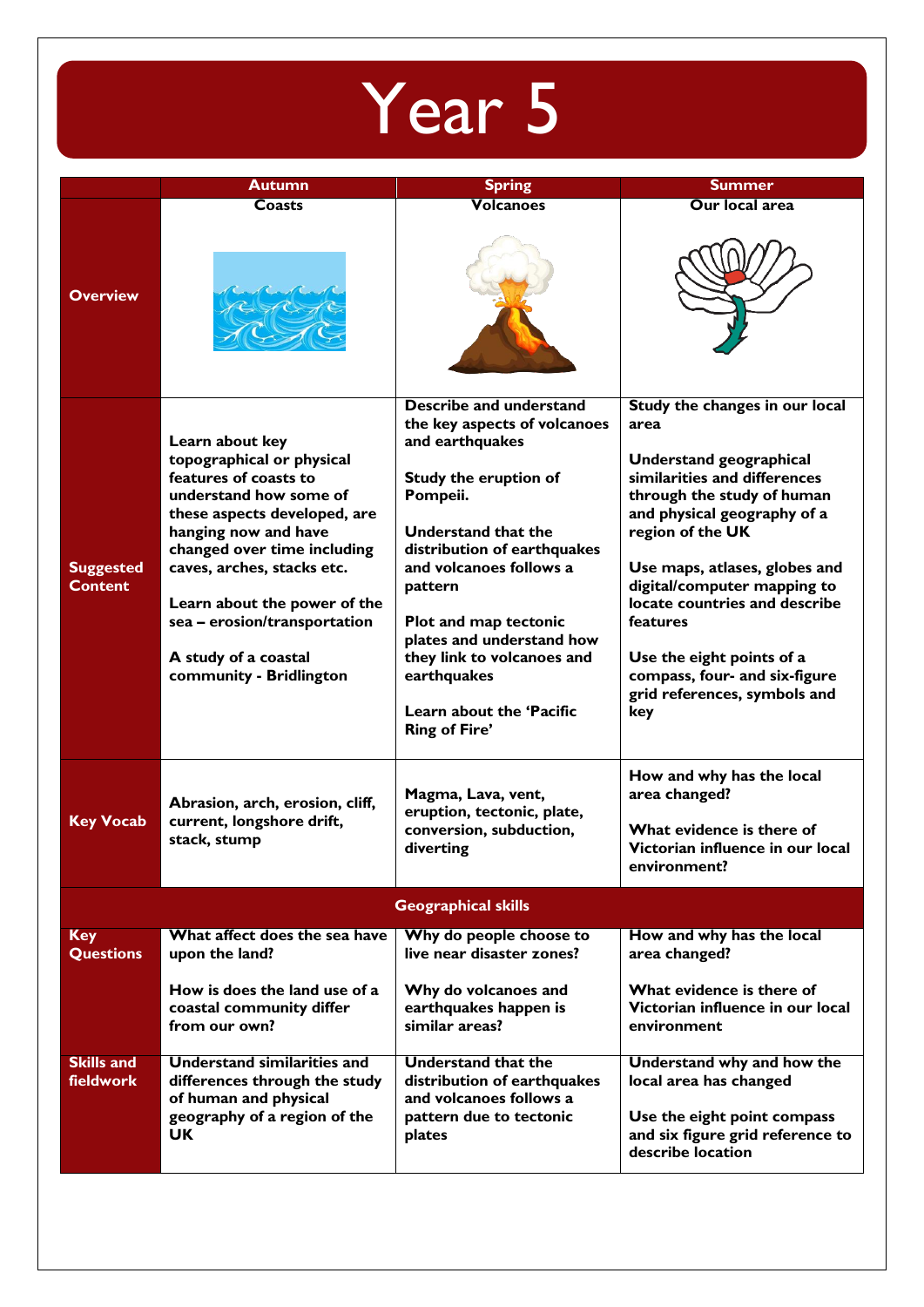| Year 6                             |                                                                                                                                                                                                                                                                                  |                                                                                                                                                                                                                                                                                                                                        |                                                                                                                                                                                                                                                                                                                                                                                                                |  |  |
|------------------------------------|----------------------------------------------------------------------------------------------------------------------------------------------------------------------------------------------------------------------------------------------------------------------------------|----------------------------------------------------------------------------------------------------------------------------------------------------------------------------------------------------------------------------------------------------------------------------------------------------------------------------------------|----------------------------------------------------------------------------------------------------------------------------------------------------------------------------------------------------------------------------------------------------------------------------------------------------------------------------------------------------------------------------------------------------------------|--|--|
|                                    | <b>Autumn</b>                                                                                                                                                                                                                                                                    | <b>Spring</b>                                                                                                                                                                                                                                                                                                                          | <b>Summer</b>                                                                                                                                                                                                                                                                                                                                                                                                  |  |  |
| <b>Overview</b>                    | <b>European Geography</b>                                                                                                                                                                                                                                                        | <b>Amazon Rainforest</b>                                                                                                                                                                                                                                                                                                               | <b>Settlements</b>                                                                                                                                                                                                                                                                                                                                                                                             |  |  |
| <b>Suggested</b><br><b>Content</b> | <b>Study of modern day Europe</b><br>including map work on<br>capitals and major cities.<br>Contrast between modern<br>and 1930 Germany and UK<br>Use maps to show allied/axis<br>movement through 1940s<br>Europe.<br>Understand the geographical<br>reasons of the World wars, | Understand life in the<br>Amazon and compare this<br>to life in the city of Manaus.<br><b>Plot the course of the</b><br><b>Amazon through South</b><br>America.<br>Investigate and describe the<br>layers of the rainforest.<br>Investigate the pros and<br>cons of deforestation and<br>the effect it is having on the<br>wider world | Create a plan for the future of<br>the local area, considering the<br>wider community's needs<br>(housing, public services and<br>industries) and present their<br>geographical ideas.<br>Look at land uses in an urban<br>area including CBD and green<br>belts.<br>Look at council planning<br>developments.<br><b>Investigate how settlements</b><br>have changed through time<br>and the reasons for this. |  |  |
| <b>Key Vocab</b>                   | Grid reference, capital,<br>industry, land use,<br>administrate centre,<br><b>European Union</b>                                                                                                                                                                                 | Amazon basın, canopy,<br>emergent, under canopy,<br>continent, tropical,<br>deciduous, logging,<br>deforestation, carbon<br>dioxide                                                                                                                                                                                                    | Administrative centre, built<br>environment, congestion,<br>consultation, developer,<br>development, economy<br>finance, green belt<br>greenhouse gases, nuclear<br>power, planning<br>suburb, sustainable<br>development                                                                                                                                                                                      |  |  |
| <b>Geographical skills</b>         |                                                                                                                                                                                                                                                                                  |                                                                                                                                                                                                                                                                                                                                        |                                                                                                                                                                                                                                                                                                                                                                                                                |  |  |
| <b>Key</b><br><b>Questions</b>     | How did the geography of<br>Europe play a part in the<br>outcome of WW2?                                                                                                                                                                                                         | What is life like in the<br>Amazon?<br>How does the agriculture<br>compare to our locality?                                                                                                                                                                                                                                            | How will our world look in the<br>future?<br>How does land use vary<br>around the world?                                                                                                                                                                                                                                                                                                                       |  |  |
| <b>Skills and</b><br>fieldwork     | Plot capitals and major cities<br>on a European Map. Identify<br>locations using grid<br>references.                                                                                                                                                                             | Use maps, atlases, globes<br>and digital/ computing<br>mapping to locate countries<br>and describe features<br>studied.                                                                                                                                                                                                                | Fieldwork - observe/ measure/<br>record human and physical<br>features of settlements                                                                                                                                                                                                                                                                                                                          |  |  |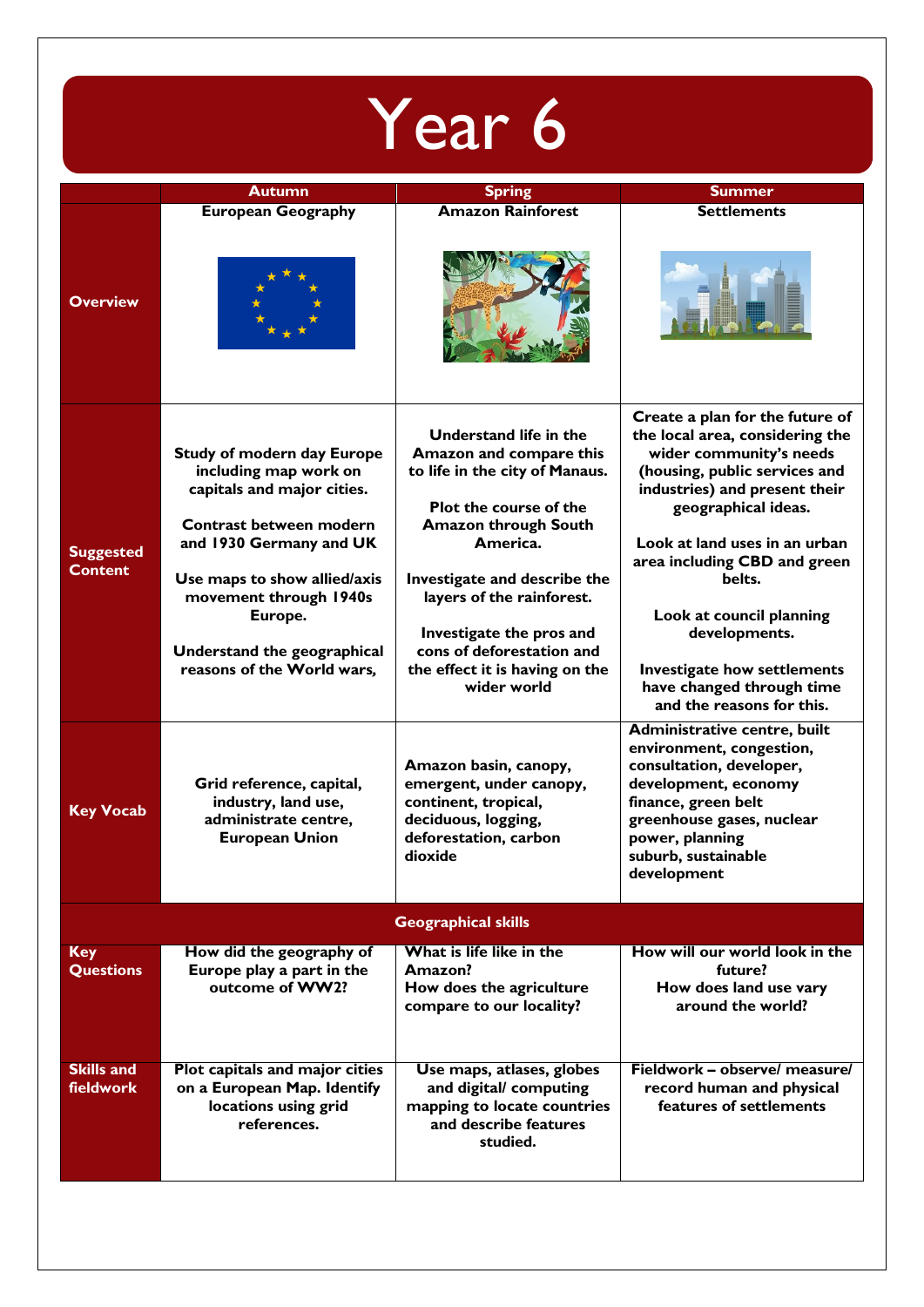|                                    | <b>Autumn</b>                                                                                                                                                                                                                                               | <b>Spring</b>                                                                                                                                                                         | <b>Summer</b>                                                                                                                                                                                                             |  |  |
|------------------------------------|-------------------------------------------------------------------------------------------------------------------------------------------------------------------------------------------------------------------------------------------------------------|---------------------------------------------------------------------------------------------------------------------------------------------------------------------------------------|---------------------------------------------------------------------------------------------------------------------------------------------------------------------------------------------------------------------------|--|--|
| <b>Overview</b>                    | <b>The Stone Age</b>                                                                                                                                                                                                                                        | The Iron Age and Bronze Age                                                                                                                                                           | <b>Local Study</b>                                                                                                                                                                                                        |  |  |
|                                    |                                                                                                                                                                                                                                                             |                                                                                                                                                                                       |                                                                                                                                                                                                                           |  |  |
|                                    | Use of timeline to develop<br>chronology of period.                                                                                                                                                                                                         | Link between previous<br>learning of the Stone Age.                                                                                                                                   |                                                                                                                                                                                                                           |  |  |
|                                    | <b>Visit to Castleford Museum-</b><br><b>Stepping into the Stone Age</b><br>Workshop.                                                                                                                                                                       | Come to conclusions about<br>how life developed within the<br>periods.                                                                                                                | Explore the local area,<br>focusing on the types of<br>buildings and street names.                                                                                                                                        |  |  |
| <b>Suggested</b><br><b>Content</b> | <b>Examine and analyse Stone</b><br>Age artefacts to understand<br>what life was like and make                                                                                                                                                              | Use a variety of sources,<br>including archaeological<br>evidence.                                                                                                                    | Develop a chronologically<br>secure knowledge of the<br>local history.                                                                                                                                                    |  |  |
|                                    | comparisons.<br><b>Examine how monuments</b><br>were constructed and create<br>your own.                                                                                                                                                                    | <b>Explore and compare written</b><br>accounts and reconstruction<br>drawings of both periods.<br>Link to physical geographical                                                       | <b>Conduct independent</b><br>research using a variety of<br>sources, like history books,<br>street directories and<br>census returns.                                                                                    |  |  |
|                                    | <b>Create a Stone Age dwelling</b><br>outside.                                                                                                                                                                                                              | features of the location of<br>communities or hill forts.                                                                                                                             |                                                                                                                                                                                                                           |  |  |
| <b>Key</b><br><b>Vocab</b>         | <b>Stone Age, prehistory,</b><br>prehistoric, Neolithic,<br>archaeology, flint,<br>artefacts, Ice Age, quarry,<br>forage, domesticated,<br>reconstruction evidence,<br>settlement, community,<br>sacred, monument,<br>megalith, significant,<br>revolution. | Smelting, bronze, hoard,<br>ore, mould, status, beaker,<br>evidence, interpretations,<br>radiocarbon dating, DNA<br>testing, beliefs, afterlife,<br>inference, marine<br>archaeology. | Significant, listed, period<br>names, architecture,<br>names of features related<br>to the buildings,<br>architectural terms,<br>terms related to time<br>periods, campaign,<br>migration, leisure,<br>worship, heritage. |  |  |
| <b>Historical Enquiry</b>          |                                                                                                                                                                                                                                                             |                                                                                                                                                                                       |                                                                                                                                                                                                                           |  |  |
| <b>Key</b><br>questions            | Why is it called the Stone<br>Age? How much progress<br>was made in the Stone<br>Age?                                                                                                                                                                       | <b>Similarities and differences</b><br>between Stone Age and<br>Iron and Bronze Age?                                                                                                  | What brought people to<br>the local area? What is<br>important about the<br>locality?                                                                                                                                     |  |  |
| <b>Skills</b>                      | Develop the appropriate<br>use of historical terms, and<br>note connections and<br>contrasts over time.                                                                                                                                                     | <b>Address historically valid</b><br>questions about change,<br>similarity and difference.                                                                                            | Develop a chronologically<br>secure knowledge and<br>understanding of British<br>and local history.                                                                                                                       |  |  |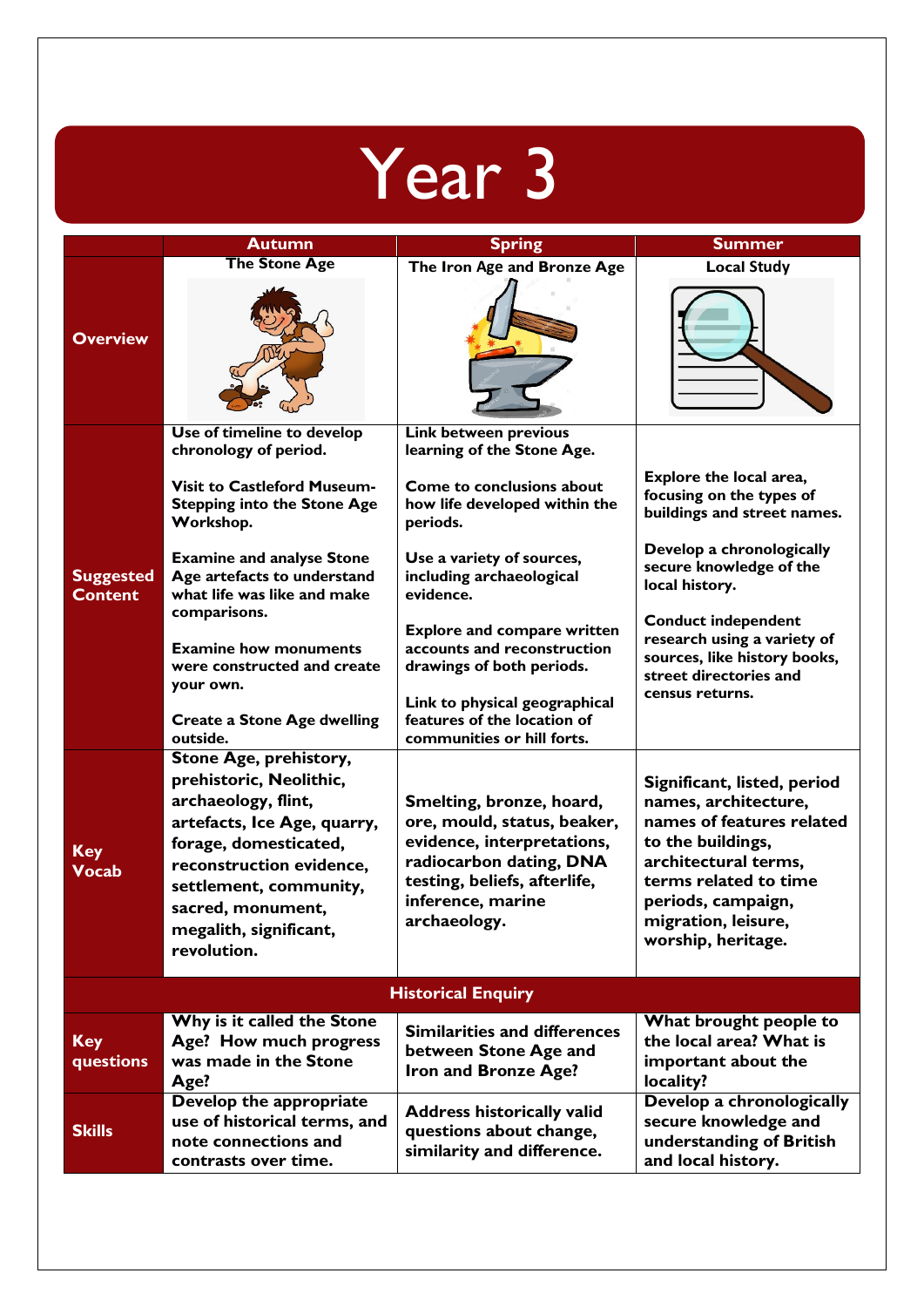|                                    | <b>Autumn</b>                                                                                                                                                                                                                                                                                                                                                                                 | <b>Spring</b>                                                                                                                                                                                                                                                                                                                                                                   | <b>Summer</b>                                                                                                                                                                                                                                                                                                                                                                                    |  |  |  |
|------------------------------------|-----------------------------------------------------------------------------------------------------------------------------------------------------------------------------------------------------------------------------------------------------------------------------------------------------------------------------------------------------------------------------------------------|---------------------------------------------------------------------------------------------------------------------------------------------------------------------------------------------------------------------------------------------------------------------------------------------------------------------------------------------------------------------------------|--------------------------------------------------------------------------------------------------------------------------------------------------------------------------------------------------------------------------------------------------------------------------------------------------------------------------------------------------------------------------------------------------|--|--|--|
|                                    | <b>Ancient Egypt</b>                                                                                                                                                                                                                                                                                                                                                                          | <b>Ancient Greece</b>                                                                                                                                                                                                                                                                                                                                                           | <b>Roman Britain</b>                                                                                                                                                                                                                                                                                                                                                                             |  |  |  |
| <b>Overview</b>                    |                                                                                                                                                                                                                                                                                                                                                                                               |                                                                                                                                                                                                                                                                                                                                                                                 |                                                                                                                                                                                                                                                                                                                                                                                                  |  |  |  |
|                                    | <b>Determine if the Ancient</b><br>Egyptians were one of the<br>most important early<br>civilizations.                                                                                                                                                                                                                                                                                        | <b>Compare the similarities</b><br>and differences between the<br><b>Ancient Greeks and Ancient</b><br>Egyptians.                                                                                                                                                                                                                                                               | Understand how much impact<br>the Roman invasion had on<br>the lives of the Celts.                                                                                                                                                                                                                                                                                                               |  |  |  |
|                                    | Compare with other ancient<br>civilizations, as well as linking<br>to what was happening at the<br>same time in Britain.                                                                                                                                                                                                                                                                      | Understand who held the<br>power in Greece and how<br>this compares to UK.                                                                                                                                                                                                                                                                                                      | <b>Consider whether Roman</b><br>settlement was a positive<br>experience for all involved.                                                                                                                                                                                                                                                                                                       |  |  |  |
| <b>Suggested</b><br><b>Content</b> | <b>Explore the uses of the River</b><br>Nile and understand why this<br>was important to Egypt.                                                                                                                                                                                                                                                                                               | Investigate the topic using<br>sources to understand what<br>life was like in Ancient<br>Greece.                                                                                                                                                                                                                                                                                | Investigate the topic through<br>sources and artefacts.<br>Analyse written sources and                                                                                                                                                                                                                                                                                                           |  |  |  |
|                                    | Physical geography of Egypt-<br>plotting location of cities on a<br>map.                                                                                                                                                                                                                                                                                                                      | Understand the story of<br>how the Olympics began.                                                                                                                                                                                                                                                                                                                              | consider why events were<br>interpreted in a particular<br>way.                                                                                                                                                                                                                                                                                                                                  |  |  |  |
|                                    | Understand mummification<br>process.                                                                                                                                                                                                                                                                                                                                                          | <b>Research independently to</b><br>compare Greek and<br><b>Egyptian Gods.</b>                                                                                                                                                                                                                                                                                                  | Link to prior learning of<br><b>Bronze and Iron Age.</b>                                                                                                                                                                                                                                                                                                                                         |  |  |  |
| <b>Key</b><br><b>Vocab</b>         | Ancient, civilisation, fertile,<br>shaduf, irrigation,<br>achievement, hieroglyph,<br>archaeologists, cartouche,<br>antiquities, scribes, society,<br>seals, sarcophagus,<br>excavation, inscription,<br>papyrus, mummification,<br>role, achievement, hierarchy,<br>priest, farmer, agriculture,<br>scribe, pharaoh,<br>archaeobotanical, pyramid,<br>engineering, technology,<br>stonemason | Minoan, Mycenaean,<br>Classical, Hellenistic,<br>Roman Greek, city-state,<br>democracy, architecture,<br>empire, culture, terrain,<br>predict, polis, agora,<br>trireme, monarchy,<br>oligarchy, citizens, slaves,<br>suffrage, stadium, Olympic,<br>revival, marathon, myth,<br>temple, priest, hoplite,<br>phalanx (strong block<br>formation), interpret,<br>legacy, impact. | Invade, invasion, conquer,<br>republic, empire, emperor,<br>status, glory, barbaric, legacy,<br>resistance, primary evidence,<br>interpretations, conquer,<br>client kings, centurion, tablet,<br>Picts, heritage, forts,<br>garrisons, camber, groma,<br>impact, transport system,<br>positive, negative, significant,<br>representation, interpretation,<br>legions, legionaries, auxiliaries. |  |  |  |
| <b>Historical Enquiry</b>          |                                                                                                                                                                                                                                                                                                                                                                                               |                                                                                                                                                                                                                                                                                                                                                                                 |                                                                                                                                                                                                                                                                                                                                                                                                  |  |  |  |
| <b>Key</b><br>questions            | How much did the Ancient<br><b>Egyptians achieve?</b>                                                                                                                                                                                                                                                                                                                                         | How important were the<br>Gods in the daily lives of the<br><b>Greeks?</b>                                                                                                                                                                                                                                                                                                      | What happened when the<br><b>Romans came to Britain?</b>                                                                                                                                                                                                                                                                                                                                         |  |  |  |
| <b>Skills</b>                      | Study the achievements of<br>the earliest civilisations.                                                                                                                                                                                                                                                                                                                                      | Consistently answer and ask<br>historically valid questions<br>about similarity and<br>difference.                                                                                                                                                                                                                                                                              | <b>Understand how our</b><br>knowledge of the past is<br>constructed from a range of<br>source.                                                                                                                                                                                                                                                                                                  |  |  |  |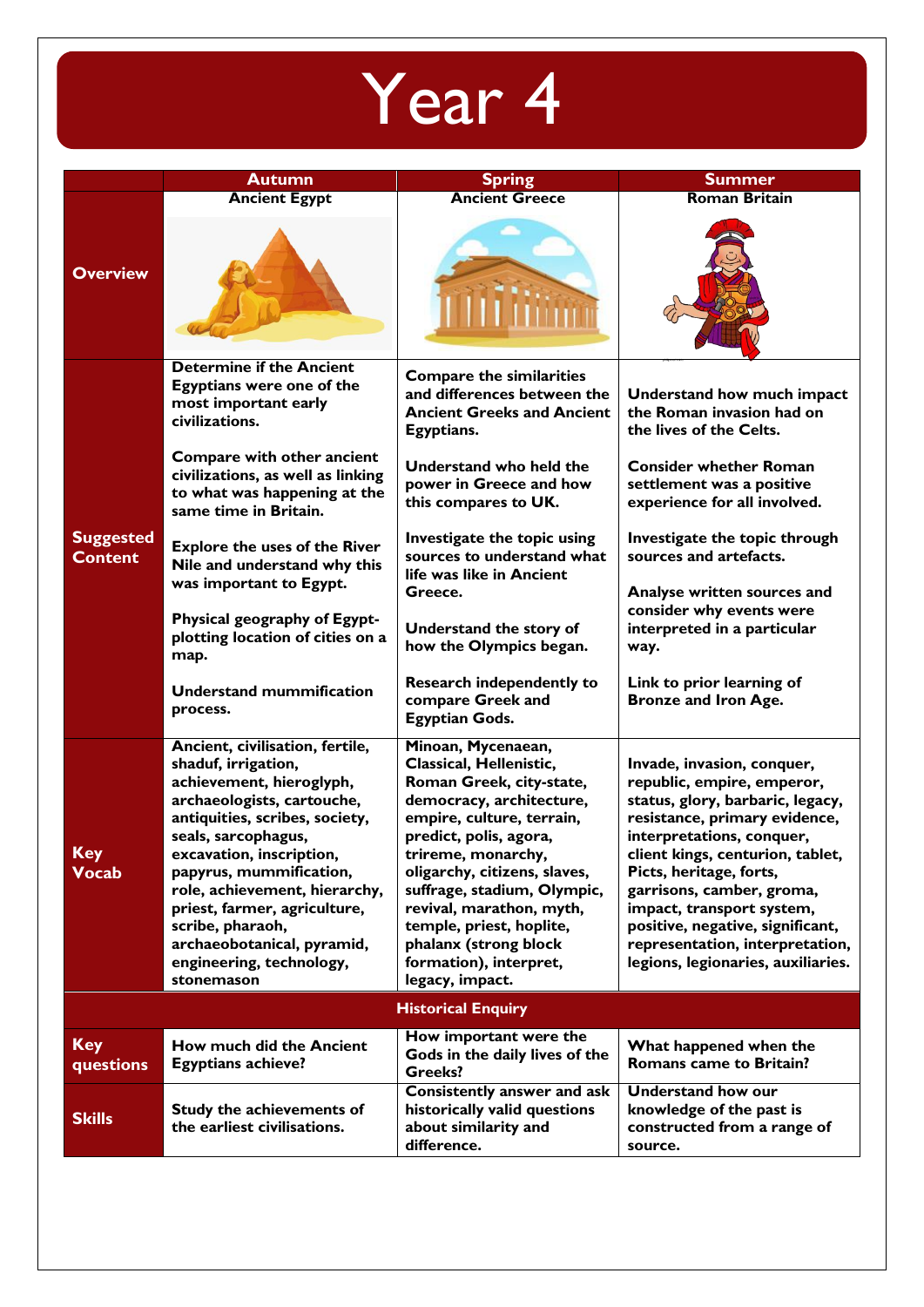|                                    | <b>Autumn</b>                                                                                                                                                                                                                                                                                                                                                                                                                          | <b>Spring</b>                                                                                                                                                                                                                                                                                                                                                                                         | <b>Summer</b>                                                                                                                                                                                                                                                                                                                                                                                                      |  |
|------------------------------------|----------------------------------------------------------------------------------------------------------------------------------------------------------------------------------------------------------------------------------------------------------------------------------------------------------------------------------------------------------------------------------------------------------------------------------------|-------------------------------------------------------------------------------------------------------------------------------------------------------------------------------------------------------------------------------------------------------------------------------------------------------------------------------------------------------------------------------------------------------|--------------------------------------------------------------------------------------------------------------------------------------------------------------------------------------------------------------------------------------------------------------------------------------------------------------------------------------------------------------------------------------------------------------------|--|
|                                    | <b>Anglo Saxons</b>                                                                                                                                                                                                                                                                                                                                                                                                                    | <b>The Roman Empire</b>                                                                                                                                                                                                                                                                                                                                                                               | <b>The Victorians</b>                                                                                                                                                                                                                                                                                                                                                                                              |  |
| <b>Overview</b>                    |                                                                                                                                                                                                                                                                                                                                                                                                                                        |                                                                                                                                                                                                                                                                                                                                                                                                       |                                                                                                                                                                                                                                                                                                                                                                                                                    |  |
| <b>Suggested</b><br><b>Content</b> | <b>Examine and analyse sources</b><br>to understand how people<br>lived during this period.<br><b>Provide context to</b><br>archaeological findings by<br>linking to written sources<br>from the time.<br>Links to geography with<br>mapwork to show where the<br>Saxons came from and where<br>they settled.<br><b>Explore how physical</b><br>geography effected<br>settlements.<br>Hold balanced debates about<br>the Anglo Saxons. | Make comparisons with the<br><b>Romans and previous</b><br>learning.<br>Analyse artefacts to<br>understand how people<br>lived in Pompeii.<br>Understand the physical<br>geography to understand<br>how people escaped from<br>Mt Vesuvius eruption.<br><b>Understand how the</b><br>Romans invaded other<br>countries.<br>Carry out independent<br>research to compile reports<br>on the Roman Army. | Compile research from a<br>range of sources to draw<br>conclusions about the<br>Victorian period.<br>Use timelines to develop<br>chronology of period.<br>Explore the class system and<br>how life differed across<br>Victorian society.<br>Understand that the work of<br>individuals can change aspects<br>of society.<br>Understand how the industrial<br>revolution transformed the<br>local area and Britain. |  |
| Key<br><b>Vocab</b>                | Invasion, settle,<br>reconstruction, Dark Ages,<br>pagan, plunder, Scandinavia,<br>grave goods, archaeologist,<br>excavation, function, sceptre,<br>garnet, millefiori, hoard,<br>metal detecting, saga,<br>chronicle, illuminated<br>manuscript, ecclesiastical,<br>conversion, monastery, Old<br>English, proof, evidence,<br>counter argument.                                                                                      | invade, invasion, conquer,<br>republic, empire, emperor,<br>status, glory, barbaric,<br>legacy, Pompeii, aqueduct,<br>centurion, helmet, chariot,<br>amphitheatre, toga,<br>Colosseum, baths,<br>gladiator, dictator, legion,<br>plebeian, senate, forum                                                                                                                                              | Victorian, Penny Black,<br>telephone, chimney sweep,<br>railway, locomotive, mining,<br>factory, Houses of Parliament,<br>flat iron, washboard, camera,<br>steam engine, Queen Victoria,<br><b>Charles Dickens, Prince</b><br>Albert, reign, industrial<br>revolution, workhouse,<br>orphan, cotton mill, spinning<br>top, gentlemen                                                                               |  |
| <b>Historical Enquiry</b>          |                                                                                                                                                                                                                                                                                                                                                                                                                                        |                                                                                                                                                                                                                                                                                                                                                                                                       |                                                                                                                                                                                                                                                                                                                                                                                                                    |  |
| <b>Key</b><br>questions            | Does the Anglo-Saxon period<br>deserve to be called the Dark<br>Ages?                                                                                                                                                                                                                                                                                                                                                                  | What made the Romans<br>successful?                                                                                                                                                                                                                                                                                                                                                                   | Who were the Victorians and<br>how did they live?                                                                                                                                                                                                                                                                                                                                                                  |  |
| <b>Skills</b>                      | <b>Construct informed</b><br>responses that involve<br>thoughtful selection and<br>organisation of relevant<br>historical information.                                                                                                                                                                                                                                                                                                 | <b>Address historically valid</b><br>questions about change,<br>cause and significance.                                                                                                                                                                                                                                                                                                               | Develop a chronologically<br>secure knowledge and<br>understanding of British and<br>world history.                                                                                                                                                                                                                                                                                                                |  |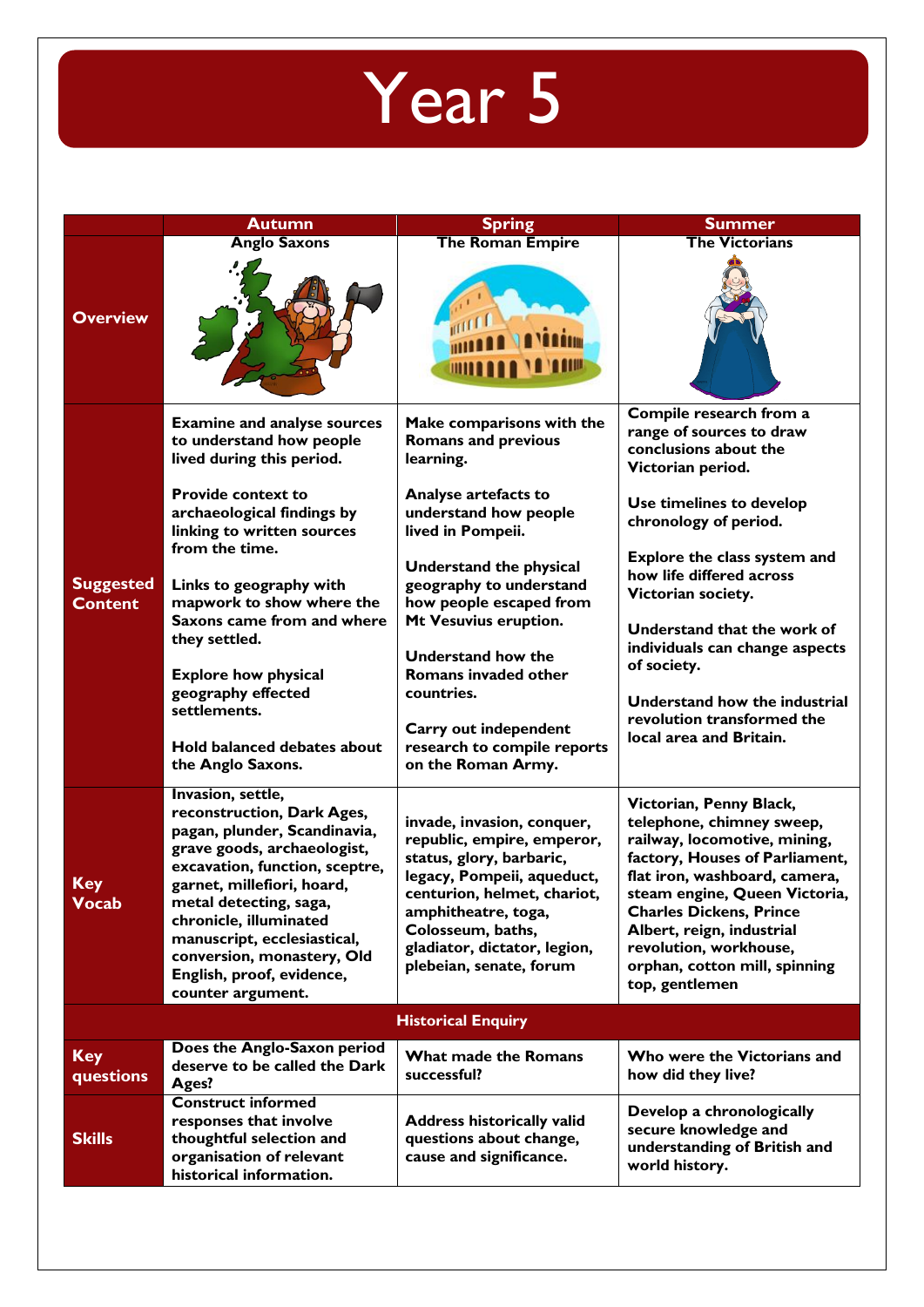|                                    | <b>Autumn</b>                                                                                  | <b>Spring</b>                                                           | <b>Summer</b>                                                                         |
|------------------------------------|------------------------------------------------------------------------------------------------|-------------------------------------------------------------------------|---------------------------------------------------------------------------------------|
|                                    | The Impact of War                                                                              | <b>Mayan Civilisation</b>                                               | <b>Ancient Greece</b>                                                                 |
| <b>Overview</b>                    |                                                                                                |                                                                         |                                                                                       |
|                                    | Use timelines to establish                                                                     | Analyse a news article about                                            | Use timeline to gather                                                                |
|                                    | a clear chronology of both<br>World Wars.                                                      | the discovery of the Maya.                                              | chronology of this<br>period.                                                         |
|                                    |                                                                                                | <b>Examine Mayan artefacts to</b>                                       |                                                                                       |
| <b>Suggested</b><br><b>Content</b> | <b>Research opportunities to</b><br>explore how world wars<br>impacted the local<br>community. | develop understanding of<br>daily life of people during<br>that period. | <b>Identify the influence</b><br>that the Greeks have had<br>on Western civilisation. |
|                                    |                                                                                                | Question reliability of                                                 | Look at how the Greek                                                                 |
|                                    | Visits around local                                                                            | sources that can be found                                               | God's still play a role in                                                            |
|                                    | community to gather                                                                            | online.                                                                 | the world today.                                                                      |
|                                    | evidence or check                                                                              |                                                                         |                                                                                       |
|                                    | accuracy.                                                                                      | <b>Compare lives of Maya today</b>                                      | Independently research                                                                |
|                                    | <b>Visit to Murton Park.</b>                                                                   | to the lives of Ancient Maya.                                           | and compile a fact file for<br><b>Greek Gods.</b>                                     |
|                                    |                                                                                                | <b>Geographical link- how does</b>                                      |                                                                                       |
|                                    | Understand the life of an                                                                      | a change in climate effect a                                            | <b>Compare Greek Gods to</b>                                                          |
|                                    | evacuee and their                                                                              | society?                                                                | world religion today.                                                                 |
|                                    | experiences.                                                                                   |                                                                         |                                                                                       |
|                                    | Sources, evidence, reliability,                                                                | Religious, social, economic,                                            | Minoan, Mycenaean,                                                                    |
|                                    | bias, utility, memorial,                                                                       | cultural, political, civilisation,                                      | Classical, Hellenistic,                                                               |
|                                    | thankful village, civilian,<br>inscription, casualty,                                          | pyramid, temple, conclusion,<br>evidence, reconstruction,               | Roman Greek, city-state,<br>democracy, architecture,                                  |
|                                    | protected/reserved                                                                             | archaeology, city state, sacrifice,                                     | empire, culture, terrain,                                                             |
| <b>Key</b>                         | occupations, conscription,                                                                     | Meso-America, nobles, creation,                                         | predict, polis, agora,                                                                |
| Vocab                              | volunteer, Blitz, evacuee,                                                                     | hierarchy, sacrifice,                                                   | trireme, monarchy,                                                                    |
|                                    | Kindertransport, refugee,<br>logbook, rationing, imports,                                      | bloodletting, conquistadors,<br>technology, culture, glyphs,            | oligarchy, citizens, slaves,<br>suffrage, stadium, Olympic,                           |
|                                    | rural, urban, propaganda,                                                                      | agriculture, astronomy,                                                 | revival, marathon, myth,                                                              |
|                                    | home guard, Zeppelins,                                                                         | calendar, trade, interpretations,                                       | temple, priest, hoplite,                                                              |
|                                    | Luftwaffe, barrage, shells,                                                                    | theory, climate change,                                                 | phalanx (strong block                                                                 |
|                                    | bombs, memorial,<br>commemorate, , mourning.                                                   | conquer, decline, codex/codices,<br>pagan, scribe, significance         | formation), interpret,<br>legacy, impact.                                             |
|                                    |                                                                                                | <b>Historical Enquiry</b>                                               |                                                                                       |
|                                    |                                                                                                |                                                                         |                                                                                       |
| <b>Key</b>                         | Did WWI or WWII have the<br>biggest impact on our                                              | Why should we remember the<br>Maya?                                     | What did the Greeks do for<br>us?                                                     |
| questions                          | locality?                                                                                      |                                                                         |                                                                                       |
| <b>Skills</b>                      | Continue to develop a                                                                          | <b>Regularly address historically</b>                                   | <b>Construct informed</b>                                                             |
|                                    | chronologically secure                                                                         | valid questions about similarity                                        | responses that involve                                                                |
|                                    | knowledge and<br>understanding of world                                                        | and difference and significance.                                        | thoughtful selection and<br>organisation of historical                                |
|                                    | history.                                                                                       |                                                                         | information.                                                                          |
|                                    |                                                                                                |                                                                         |                                                                                       |